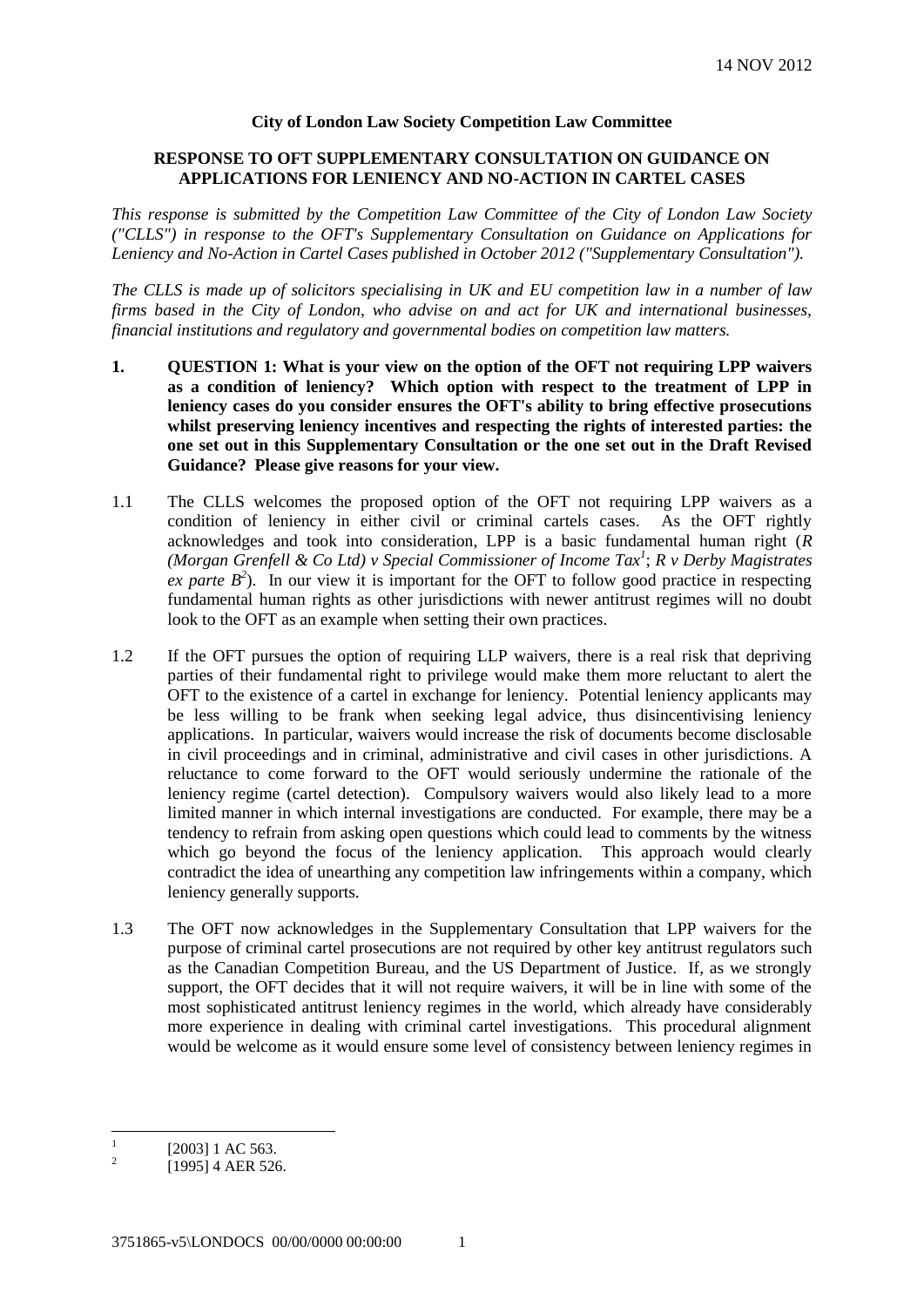other jurisdictions. The OFT itself has stated in the past that "differing approaches to disclosure and privilege around the world can cause difficulties in international cartel cases."<sup>3</sup>

1.4 The OFT states that in its Draft Revised Guidance, it was mindful of its disclosure obligations as a criminal prosecution authority when prosecuting the criminal cartel offence under CPIA 96. However, we agree with the OFT's conclusion in the Supplementary Consultation that CPIA does not place an obligation on the OFT to demand a waiver of LPP. Section 3 requires a prosecutor to disclose material to the accused that has not already been disclosed and that is in the prosecutor's possession or that the prosecutor has inspected. CPIA does not however require the OFT to actually take steps to obtain possession of or to inspect material for that purpose. Therefore, it seems that the OFT was previously interpreting its duties as a prosecutor too widely in its proposal to require LPP to be waived. For the avoidance of doubt, it is important that the OFT clearly states in its guidance that it will never ask for a waiver of privilege.

# **2. QUESTION 2: What is your view of the proposed IC procedure? Do you have any alternative suggestions as to how the OFT can satisfy itself as to whether documents benefit from LPP?**

- 2.1 We understand the rationale for the OFT wanting legal advice as to whether or not to accept a claim for LPP, in the event that it does not require waiver of LPP as a condition of leniency.
- 2.2 We agree that use of independent counsel is preferable to use of an OFT lawyer who may not be objective, even if that OFT lawyer if unconnected with the case. We suggest that the IC should be a reputable senior QC (who is not the OFT's standing counsel) with significant experience of criminal procedure and dealing with LPP. The QC may require the support of a junior barrister, depending on the volume of documents to be reviewed. One approach may be to use different IC in different cases in order to avoid a potential risk of a "standard form" prosecution counsel approach. It would be worth the OFT explaining in its guidance how it will seek IC's opinion - will the OFT ask the party for a list of documents (as produced in at the disclosure stage of standard litigation proceedings) and if the majority are subject to a claim for LPP, ask for an IC opinion at this point?
- 2.3 As the IC will be instructed by the OFT, the OFT will presumably pay IC's legal fees. We recommend that the OFT expressly states this in its guidance.
- 2.4 In making materials available to the IC, it is imperative that it is clear that this is a compulsory disclosure. This is essential in order to avoid the risk that other jurisdictions (such as the US) might treat the disclosure to IC as voluntary or inadvertent, resulting in a waiver of LPP. To this end, we think that the OFT should have to issue a notice under section 193 of the Enterprise Act 2002 to the party, requiring it to disclose the material to IC. Section 193 does not appear to require that information may be disclosed only to the OFT, so there appears to be scope for the OFT to use this statutory provision to require that the documents are disclosed to IC. Alternatively, the OFT could consider adopting the approach used in the US, where documents are reviewed *in camera* by the court for the purpose of determining whether they are privileged. If a judge rules that the documents are privileged, this would not result in a waiver of privilege. In the UK, the option would be for the Competition Appeal Tribunal ("CAT") to conduct an *in camera* review on an application by the OFT. The CAT would then order production of the documents for its review - this would not amount to voluntary or inadvertent disclosure.
- 2.5 In addition, the OFT needs to give guidance on how disputes relating to LPP would be resolved. It would be open to a party to seek judicial review in the event it disagrees with the

 $\overline{3}$ <sup>3</sup> OFT paper: *Project Condor Board Review*, page 2.